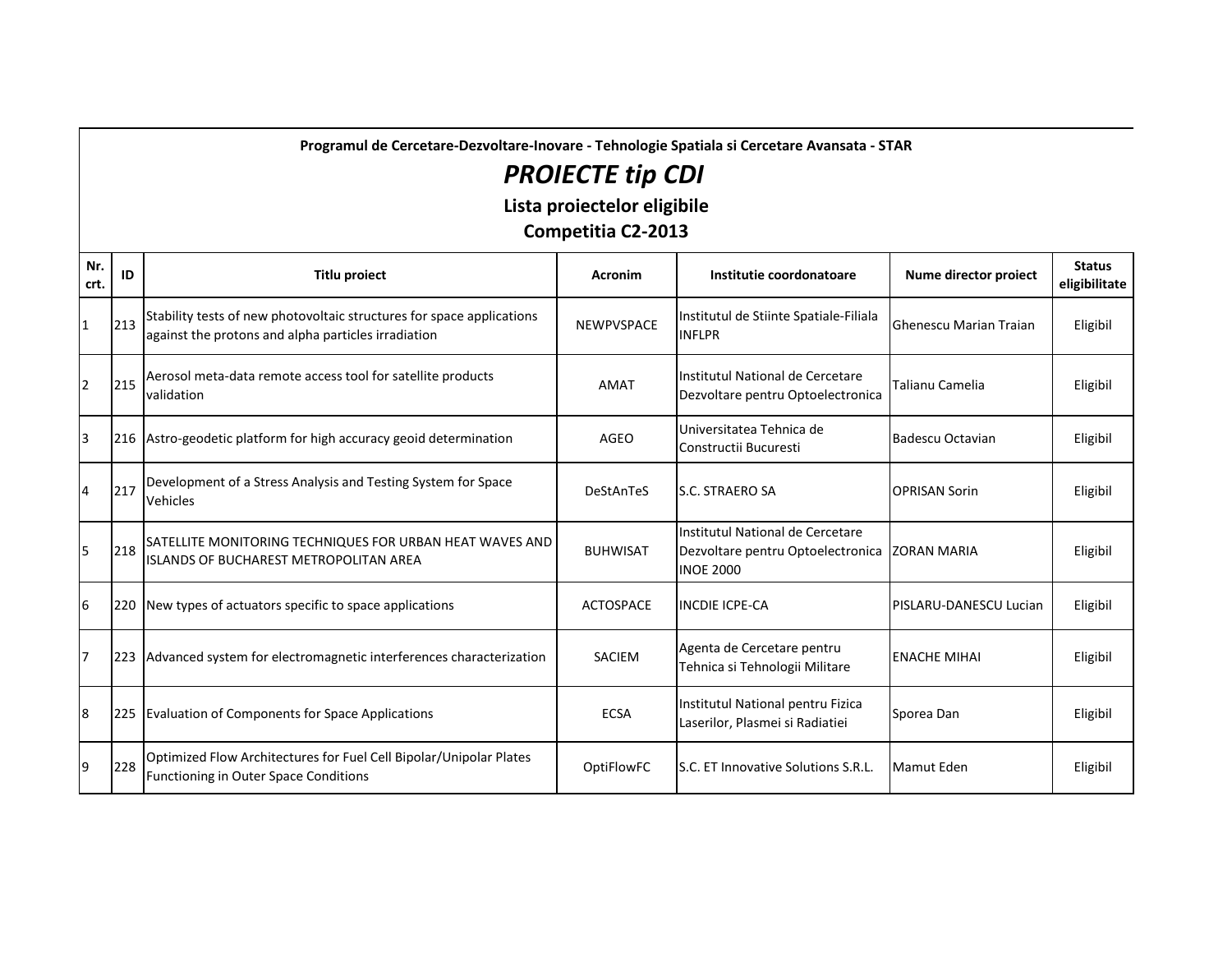| 10 | 229 | Panoramic radio surveillance sensor for nanosatelites detection,<br>broadcasts analysis and orbit determination                                                                                                            | PRANA           | <b>BITNET Centrul de Cercetari Senzori</b><br>& Sisteme                                          | Cristea Octavian           | Eligibil |
|----|-----|----------------------------------------------------------------------------------------------------------------------------------------------------------------------------------------------------------------------------|-----------------|--------------------------------------------------------------------------------------------------|----------------------------|----------|
| 11 | 230 | <b>Efficient Power Management Systems for Autonomous Space Entities</b>                                                                                                                                                    | <b>EPMSASE</b>  | Universitatea POLITEHNICA<br><b>Bucuresti</b>                                                    | Florescu Adriana           | Eligibil |
| 12 | 231 | GOCE global geoid model evaluation in Romania                                                                                                                                                                              | <b>GMER</b>     | Universitatea Tehnica de<br>Constructii Bucuresti                                                | <b>Dumitru Paul Daniel</b> | Eligibil |
| 13 | 232 | HELIOSPHERIC ROADMAP OF THE FILAMENTS- (I)CMES CHAIN                                                                                                                                                                       | <b>FILCOR</b>   | Institutul Astronomic al Academiei<br>Romane                                                     | Dumitrache Cristiana       | Eligibil |
| 14 | 233 | <b>SOLAR WEATHER H ALPHA PATROL</b>                                                                                                                                                                                        | <b>HPATROL</b>  | Institutul Astronomic al Academiei<br>Romane                                                     | Dumitrache Cristiana       | Eligibil |
| 15 | 234 | Advanced Composite metallic coated systems for space packaging<br>applications                                                                                                                                             | <b>ADCOTMAT</b> | <b>INCDTurbomotoare COMOTI</b>                                                                   | Voicu Raluca               | Eligibil |
| 16 | 235 | Additional Criteria Investigation on Space Shuttles Handling Qualities<br>during Terminal flight Phases                                                                                                                    | <b>SSPIO</b>    | S.C. STRAERO S.A.                                                                                | <b>IONITA Achim</b>        | Eligibil |
| 17 | 236 | Cercetarea, realizarea si testarea la sol si in zbor a unui sistem reactiv<br>de propulsie hibrid, cu carburant neomogen, cu controlul<br>parametrilor functionali, pentru aplicatii in domeniul lansatoarelor<br>spatiale | <b>SPECH</b>    | Universitatea Petrol Gaze din<br>Ploiesti                                                        | Ionescu Octavian           | Eligibil |
| 18 | 237 | Instructor Operation Station designed for space applications                                                                                                                                                               | ios             | Universitatea Tehnica din Cluj-<br>Napoca                                                        | Pisla Adrian               | Eligibil |
| 18 | 238 | Cross monitoring of ionospheric perturbations, detected as<br>propagation anomalies of radio waves and correlated with seismic<br>activity and space weather                                                               | <b>IONOSTAR</b> | <b>INSTITUTUL NATIONAL DE</b><br><b>ICERCETARE DEZVOLTARE PENTRU</b><br><b>FIZICA PAMANTULUI</b> | MOLDOVAN IREN-<br>ADELINA  | Eligibil |
| 20 | 239 | The physical/mathematical research and development of satellite<br>orbital correction thrusters                                                                                                                            | <b>RDTHRUST</b> | <b>INSTITUTUL NATIONAL DE</b><br><b>CERCETARE DEZVOLTARE</b><br><b>TURBOMOTOARE COMOTI</b>       | Silivestru Valentin        | Eligibil |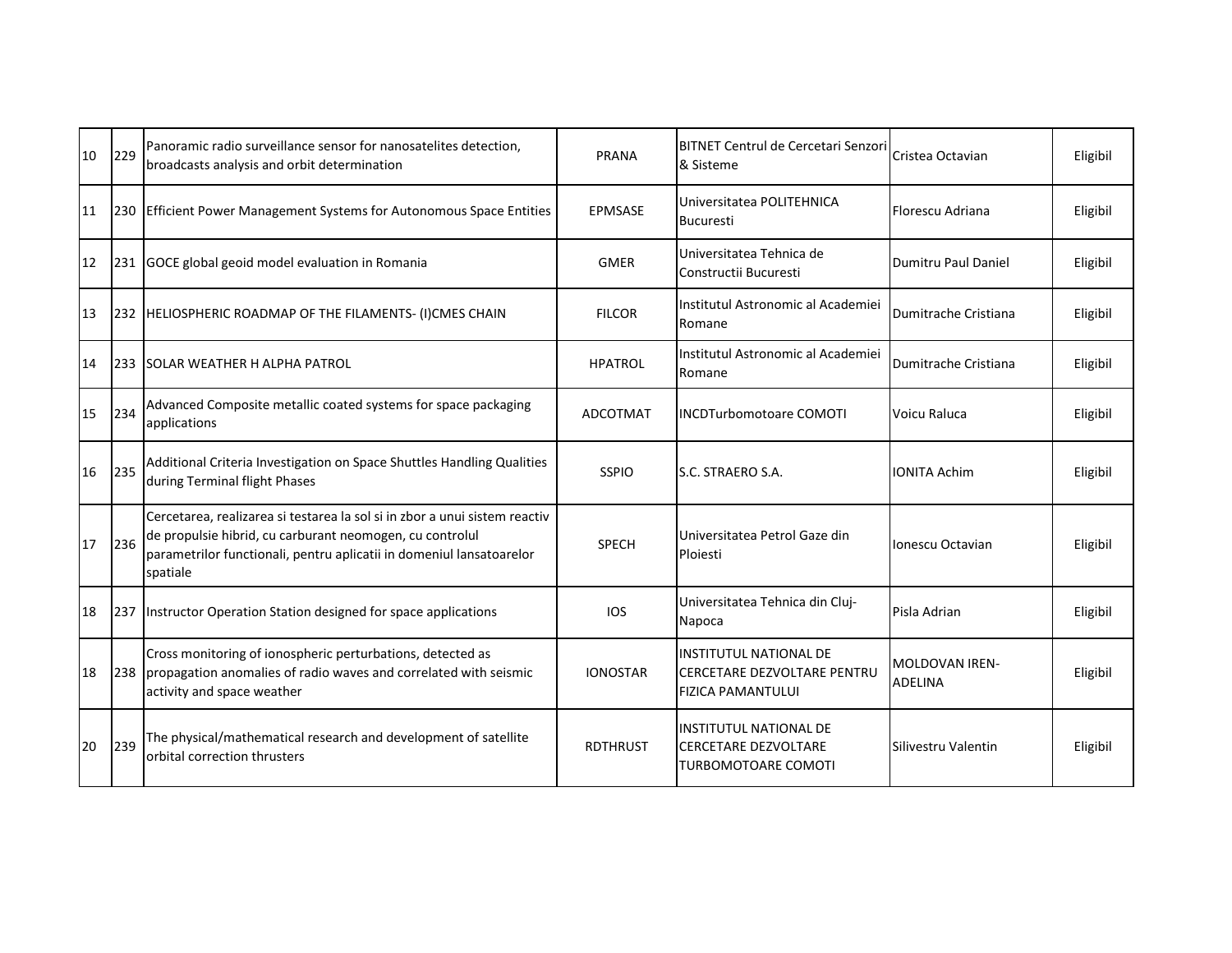| 21 | 240 | Advanced antennas for space communications                                                                          | ADANSPACE       | Institutul National de Cercetare-<br>Dezvoltare pentru Fizica<br>Materialelor - INCDFM                 | Banciu Marian Gabriel | Eligibil |
|----|-----|---------------------------------------------------------------------------------------------------------------------|-----------------|--------------------------------------------------------------------------------------------------------|-----------------------|----------|
| 22 | 241 | Study of the behavior of drops and bubbles in microgravity and<br>reduced gravity conditions using laser techniques | <b>DEBLA</b>    | Institutul National pentru Fizica<br>Laserilor Plasmei și Radiatiei                                    | Pascu Mihail Lucian   | Eligibil |
| 23 | 242 | Colored Fungi Response to Experiment Verification Test                                                              | CFR-EVT         | <b>INSTITUTUL DE BIOLOGIE</b><br><b>BUCURESTI AL ACADEMIEI</b><br><b>ROMANE</b>                        | GOMOIU IOANA          | Eligibil |
| 24 | 243 | Model Predictive Control for Unmanned Aerial Vehicles                                                               | MPC-UAV         | Universitatea Tehnica din Cluj-<br>Napoca                                                              | <b>Balan Radu</b>     | Eligibil |
| 25 | 245 | INNOVATIVE ROBOTIC SYSTEM WITH FORCE FEEDBACK FOR<br>TELESONOGRAPHY IN SPACE APPLICATIONS                           | <b>IROSS</b>    | Universitatea Tehnica din Cluj-<br>Napoca                                                              | Pisla Doina Liana     | Eligibil |
| 26 | 246 | Multilayer inorganic/organic tribological coatings for space<br>applications                                        | SpaceCoat       | <b>AEG PROGRESIV SRL</b>                                                                               | Mateescu Gheorghe     | Eligibil |
| 27 | 247 | Versatile Imaging Platform for Emerging Reconfigurable Applications                                                 | <b>VIPERA</b>   | Universitatea Transilvania din<br><b>Brasov</b>                                                        | Ivanovici Mihai       | Eligibil |
| 28 | 249 | GEOSPATIAL INTEGRATED TECHNIQUES FOR SEISMIC FORECASTING<br><b>IN VRANCEA AREA</b>                                  | VRAFORECAST     | Institutul National de Cercetare<br>Dezvoltare pentru Optoelectronica ZORAN MARIA<br><b>INOE 2000</b>  |                       | Eligibil |
| 29 | 250 | FAST LASER IMAGING, DETECTION AND RANGING OF AEROSOL<br><b>EMISSIONS IN AIRCRAFT PLUMES</b>                         | <b>DARLIOES</b> | Universitatea Alexadru Ioan Cuza<br>din Iasi                                                           | Gurlui Silviu         | Eligibil |
| 30 | 251 | MICROSENSORS MATRIX FOR AIR QUALITY CONTROL IN HUMAN<br><b>SPACE MISSIONS HABITABLE AREAS</b>                       | <b>SAFEAIR</b>  | Institutul National de Cercetare-<br>Dezvoltare pentru Microtehnologie CERNICA ILEANA<br>IMT Bucuresti |                       | Eligibil |
| 31 | 252 | Advanced dielectric materials for therahertz space applications and<br>technology                                   | <b>DITERSAT</b> | Institutul National de Cercetare-<br>Dezvoltare pentru Fizica<br>Materialelor                          | <b>NEDELCU Liviu</b>  | Eligibil |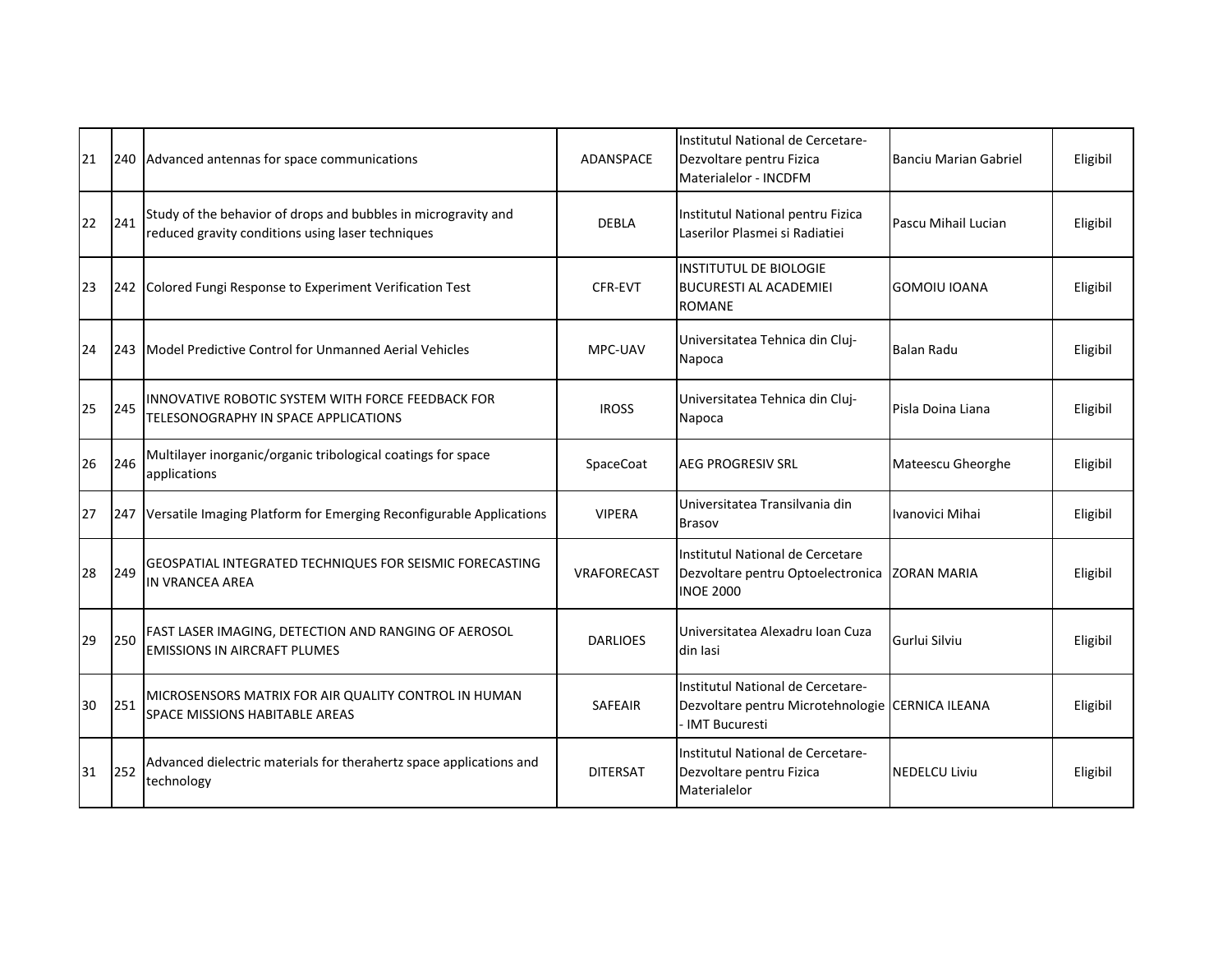| 32 | 253 | Modeling, development and testing of protective elements used at<br>spatial structures with high risk of impact with hypervelocity micro-<br>meteorites     | <b>SIMMAT</b>      | ISC UPS PILOT ARM SRL                                                                                     | <b>Chereches Tudor</b>  | Eligibil |
|----|-----|-------------------------------------------------------------------------------------------------------------------------------------------------------------|--------------------|-----------------------------------------------------------------------------------------------------------|-------------------------|----------|
| 33 | 254 | Magnets made by nanocomposites materials used in high speed<br>electric motors manufacturing                                                                | nMAT               | Institutul National de Cercetare-<br>Dezvoltare pentru Inginerie<br>Electrica ICPE-CA Bucuresti           | Codescu Mirela Maria    | Eligibil |
| 34 | 255 | ADVANCED COATING TECHNOLOGY TO PRODUCE TRIBOLOGICAL<br>LAYERS WITH IMPROVED PERFORMANCE FOR SPACE APPLICATIONS                                              | TRILAYER           | MGM STAR CONSTRUCT S.R.L.                                                                                 | Sobetkii Arcadie        | Eligibil |
| 35 | 257 | Sistem inteligent de gestiune a capabilitatilor energetice si a<br>conditiilor de exploatare pentru sisteme de stocare utilizate in<br>domeniul aerospatial | <b>SIGSPACE</b>    | <b>SC ELCOS PROJECT SRL</b>                                                                               | Ghita Octavian Mihai    | Eligibil |
| 36 | 258 | Researches for developing of exploration and tracking structures for<br>hostile environments based on natural models                                        | <b>SNAKE ROB</b>   | <b>IAROM</b>                                                                                              | Toncea Radu Tudor       | Eligibil |
| 37 | 259 | Millimetre and sub-millimetre wave GaAs Schottky diodes, detectors<br>and mixers                                                                            | M3GAAS             | <b>INSTITUTUL NATIONAL DE</b><br>CERCETARE-DEZVOLTARE PENTRU<br>MICROTEHNOLOGIE - IMT<br><b>Bucuresti</b> | Muller Alexandru        | Eligibil |
| 38 | 261 | Multidisciplinary complex system for monitoring clouds, aerosols and<br>solar radiation in correlation with Vrancea seismic activity                        | AeroSolSys         | <b>INSTITUTUL NATIONAL DE</b><br><b>CERCETARE DEZVOLTARE PENTRU</b><br><b>FIZICA PAMANTULUI</b>           | TOADER Victorin-Emilian | Eligibil |
| 39 | 262 | Tribomechanical Characterization of MEMS Materials for Space<br>Applications under harsh environments                                                       | <b>MEMSMAT</b>     | UNIVERSITATEA TEHNICA CLUJ-<br><b>NAPOCA</b>                                                              | <b>BIRLEANU CORINA</b>  | Eligibil |
| 40 | 263 | Stabilized Autotracking Communication Antenna for Space Robots                                                                                              | <b>STARO</b>       | Universitatea Politehnica din<br><b>Bucuresti</b>                                                         | Sacala Ioan Stefan      | Eligibil |
| 41 | 264 | Aluminum â€" Ammonia heat pipes for thermal protection systems<br>used in space applications                                                                | <b>AHPs</b>        | Institutul National de Cercetare<br>Dezvoltare pentru Inginerie<br>Electrica ICPE-CA                      | LUCACI MARIANA          | Eligibil |
| 42 | 265 | Technologies and equipments for testing spatial structures impacted<br>by accelerated masses at hypersonic speeds                                           | <b>HYPERIMPACT</b> | <b>SC UPS PILOT ARM SRL</b>                                                                               | <b>Chereches Tudor</b>  | Eligibil |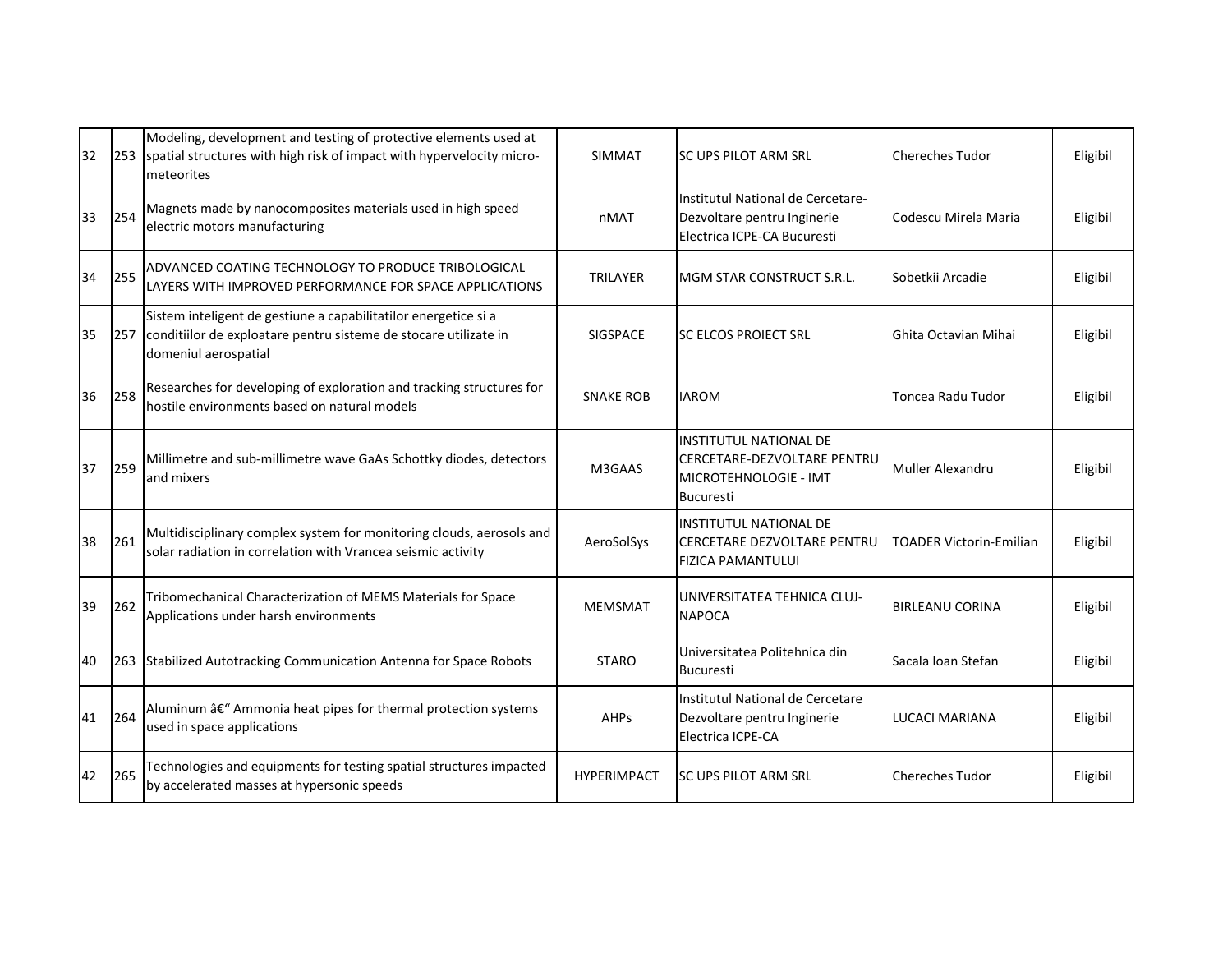| 43 | 266 | <b>Games for Testin Astronaut's Reactions</b>                                                                                      | <b>GAMESTAR</b>            | <b>INSTITUTUL DE STIINTE SPATIALE -</b><br><b>Filiala INFLPR</b>                                | Popa Vlad                  | Eligibil |
|----|-----|------------------------------------------------------------------------------------------------------------------------------------|----------------------------|-------------------------------------------------------------------------------------------------|----------------------------|----------|
| 44 | 267 | Explosives Awareness and Localization Equipment for Remote Threat<br>Sensing                                                       | <b>ExALERTS</b>            | S.C. OPTOELECTRONICA S.A.                                                                       | Popescu Florin Adrian      | Eligibil |
| 45 | 269 | Data Mining in Satellite Image Time Series using Constrained<br>Sequential Pattern Extraction                                      | <b>COSEPE</b>              | Institutul de Stiinte Spatiale - Filiala<br><b>INFLPR</b>                                       | Julea Andreea Maria        | Eligibil |
| 46 | 270 | Quantum correlated photon triplets for telecommunications                                                                          | 3photons                   | Universitatea POLITEHNICA din<br><b>Bucuresti</b>                                               | <b>Falie Dragos</b>        | Eligibil |
| 47 | 271 | Electromagnetic Induced Transparency during the Hydrogen<br>Recombination Epoch and Applications to Cosmic Microwave<br>Background | <b>ETRECO</b>              | Institutul de Stiinte Spatiale                                                                  | <b>Buica Gabriela</b>      | Eligibil |
| 48 | 272 | Atmosphere Monitoring for Transient Luminous Events with custom-<br>build detection system                                         | <b>AMTLE</b>               | <b>IINSTITUTUL DE STIINTE SPATIALE -</b><br><b>Filiala INFLPR</b>                               | <b>Haiduc Maria</b>        | Eligibil |
| 49 | 273 | Technology for manipulation and removal of dust for Mars missions                                                                  | <b>TechDustMars</b>        | Institutul National de Fizica<br>Laserilor, Plasmei si Radiatiilor                              | <b>TICOS CATALIN MIHAI</b> | Eligibil |
| 50 | 274 | Gully erosion assesment by multi-satellite imagery based on field<br>survey                                                        | <b>GEAMSI</b>              | Universitatea din Bucuresti                                                                     | <b>Nistor Constantin</b>   | Eligibil |
| 51 | 275 | Quantum INFOrmation in Space                                                                                                       | QINFOSpace                 | Institutul National de Fizica<br>Laserilor, Plasmei si Radiatiilor                              | <b>BUDRIGA OLIMPIA</b>     | Eligibil |
| 52 | 276 | Photonic Crystals with Metamaterials for Space Nanoantennas<br>Technologies                                                        | PCMS-<br><b>NANOANTENA</b> | Institutul National de Cercetare<br>Dezvoltare pentru Fizica Laserilor,<br>Plasmei si Radiatiei | Medianu Rares Victor       | Eligibil |
| 53 | 277 | <b>SPACE GEO FOR NATIONAL PUBLIC SECURITY</b>                                                                                      | <b>SCOP</b>                | <b>AGENTIA DE CERCETARE PENTRU</b><br>TEHNICA, SI TEHNOLOGII MILITARE                           | FOSTEA DAN                 | Eligibil |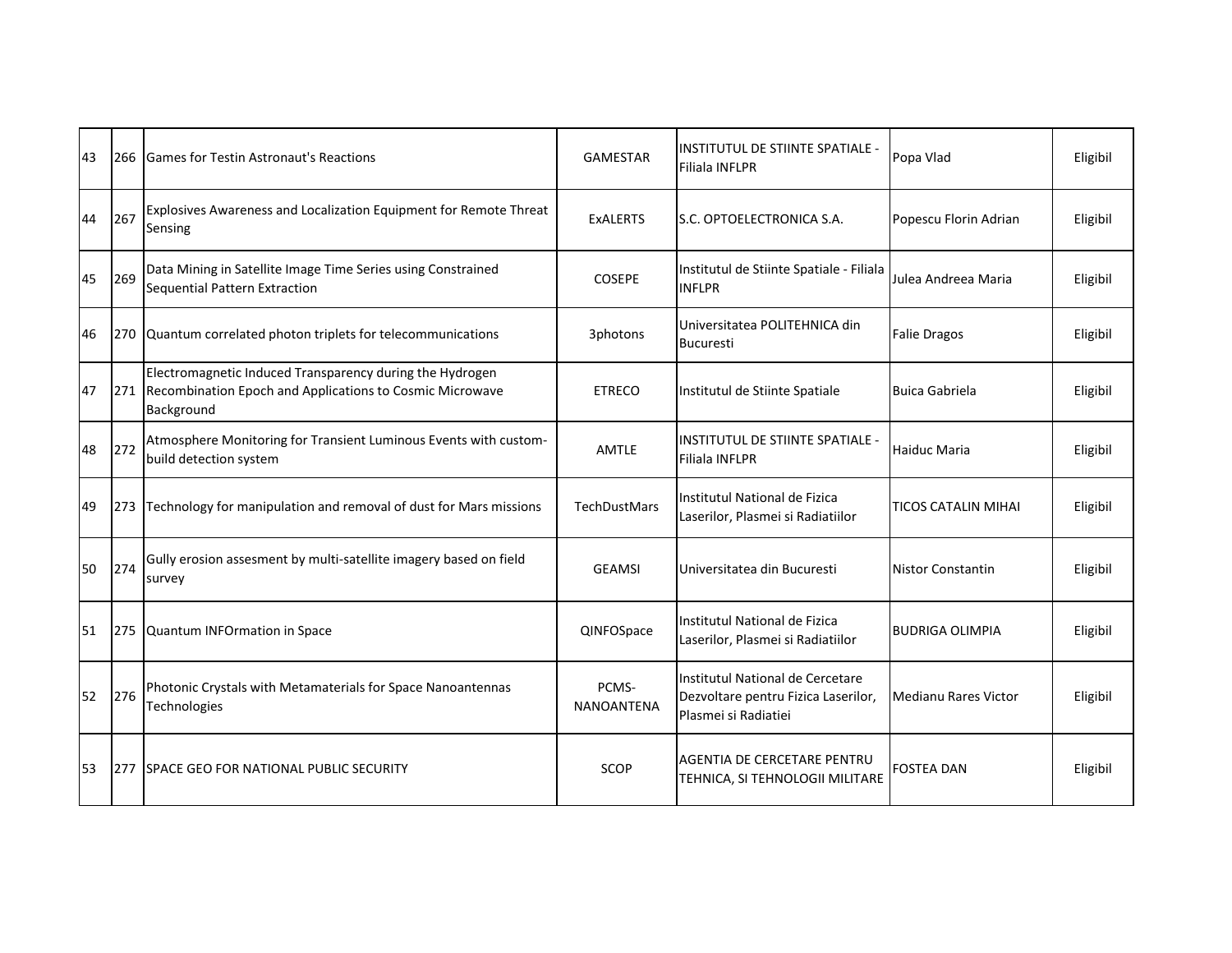| 54 | 278 | <b>IOn-Board Data Flow Simulator</b>                                                                                                                                          | <b>ODAS</b>      | Institutul de Stiinte Spatiale                                          | Popa Lucia Aurelia       | Eligibil                        |
|----|-----|-------------------------------------------------------------------------------------------------------------------------------------------------------------------------------|------------------|-------------------------------------------------------------------------|--------------------------|---------------------------------|
| 55 | 333 | Pilot study of ultra-high energy COsmic rays through their Space-<br>ATmospheric interactions                                                                                 | COSAT            | Institutul de Stiinte Spatiale - Filiala<br><b>INFLPR</b>               | Isar Gina                | Eligibil                        |
| 56 | 285 | IROBOTIC ROVER PLATFORM FOR SPACE EXPLORATION                                                                                                                                 | <b>ROBOROVER</b> | Universitatea Tehnica din Cluj-<br>Napoca                               | Stan Sergiu-Dan          | Eligibil                        |
| 57 | 279 | Identifying linearity /non-linearity in landscape evolution by<br>integrating satellite-based radar interferometry and ground-based<br>monitoring data. Study area: Bucharest | <b>SPACE</b>     | Universitatea din Bucuresti                                             | Armas Iuliana            | Eligibil                        |
| 58 | 281 | Hybrid satellite thrusters based on polymer laser propulsion                                                                                                                  | <b>SLP</b>       | Universitatea Alexadru Ioan Cuza<br>din Iasi                            | Gurlui Silviu            | Eligibil                        |
| 59 | 282 | Space High Data Transfer                                                                                                                                                      | <b>SHDT</b>      | IGREAT TECHNOLOGIES S.R.L.                                              | Natalia Radulescu        | Eligibil                        |
| 60 | 284 | Investigation of semiconductor oxide materials performance for<br>space environment applications                                                                              | <b>MATSPACE</b>  | National Institute for Research and<br>Development in Microtechnologies | Plugaru Rodica           | <b>Retras din</b><br>competitie |
| 61 | 286 | Real time Applications for on-board nonlinear Processing of In-situ<br>data: hardware Description and design                                                                  | <b>RAPID</b>     | <b>INSTITUTUL DE STIINTE SPATIALE -</b><br><b>Filiala INFLPR</b>        | <b>Echim Marius</b>      | Eligibil                        |
| 62 | 288 | Sustainable Platform for Smart Learning, Teaching, Innovation and<br>Discovery in Earth Observation                                                                           | SP4LeTIDEO       | Intergraph Computer Services                                            | Visan Maria              | Eligibil                        |
| 63 | 289 | Diamond Detectors for Particle Spectrometry Experiments in Space                                                                                                              | <b>DIADEMS</b>   | Institutul de Stiinte Spatiale - filiala<br><b>INFLPR</b>               | Ciobanu Mircea Iuliu     | Eligibil                        |
| 64 | 290 | Space Weather Early Warning System                                                                                                                                            | <b>SWEWS</b>     | Institutul de Stiinte Spatiale (ISS) -<br><b>Filiala INFLPR</b>         | Ionescu Cristian Dumitru | Eligibil                        |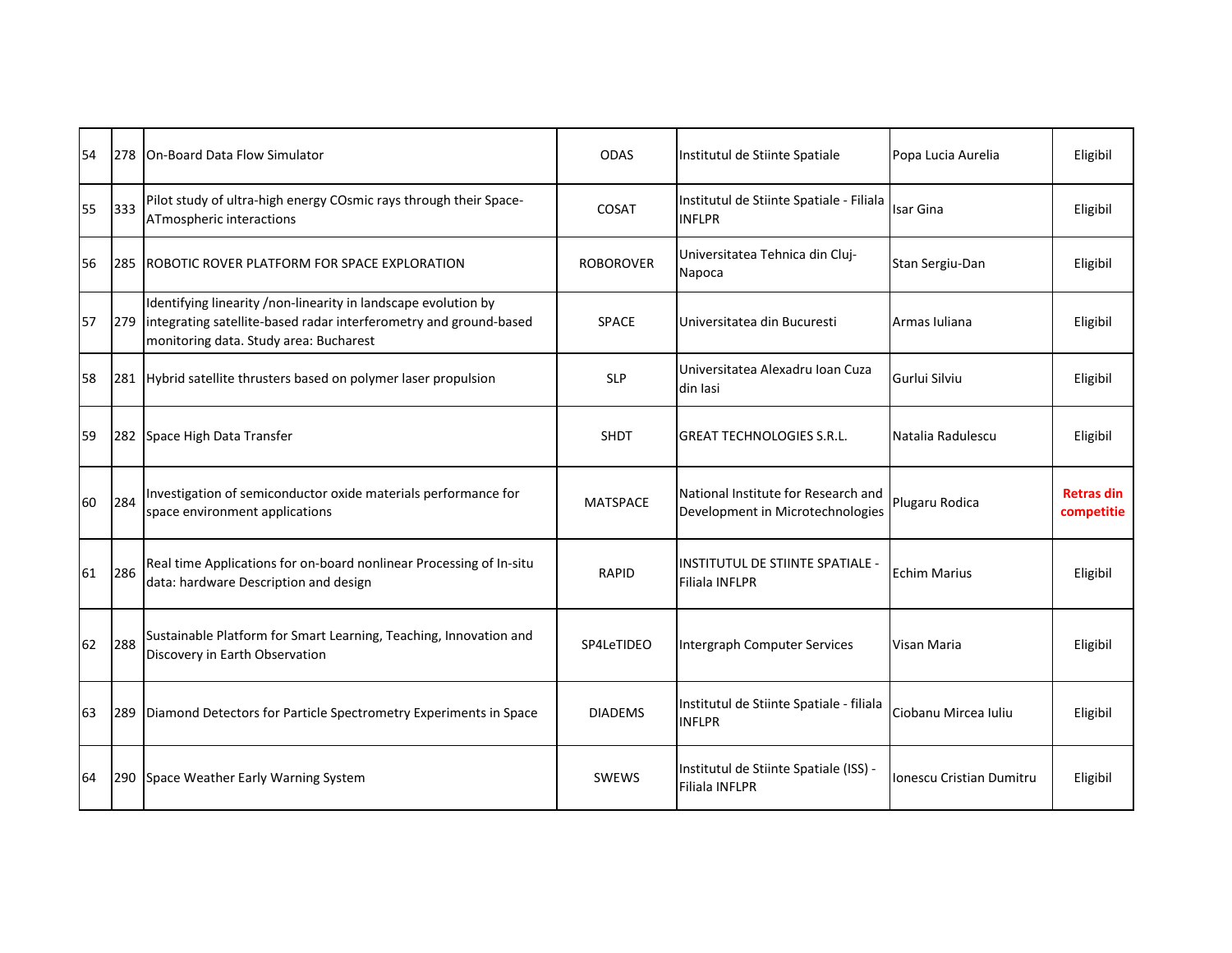| 65 | 291 | A modern software architecture for sustaining nano-satellite<br>operations                           | NanoSatOps      | Space Alliance SRL                                                                                                                         | Mihail Gabriel Marian    | Eligibil |
|----|-----|------------------------------------------------------------------------------------------------------|-----------------|--------------------------------------------------------------------------------------------------------------------------------------------|--------------------------|----------|
| 66 | 292 | The science and technology of high emissivity coatings for outer<br>space radiator applications      | <b>STECOSRA</b> | Institutul National pentru Fizica<br>Laserilor, Plasmei si Radiatiei                                                                       | <b>Craciun Doina</b>     | Eligibil |
| 67 | 293 | Time Series from Satellite Observations â€" Advanced Analysis<br>Method                              | <b>TISSO</b>    | Institutul National de CD pentru<br>Fizica Laserilor, Plasmei și Radiatiei                                                                 | <b>Stancalie Viorica</b> | Eligibil |
| 68 | 294 | Space- based femtosecond laser filamentation - a theoretical<br>approach                             | <b>FILLAS</b>   | Institutul National de CD pentru<br>Fizica Laserilor, Plasmei si Radiatiei                                                                 | Stancalie Viorica        | Eligibil |
| 69 | 295 | MIMO Techniques to Improve the Communication Performances in<br><b>Ground and Space Applications</b> | MIMO-Space      | Universitatea Politehnica Bucuresti<br>(UPB) - Centrul de Cercetari pentru   Perisoara Lucian Andrei<br>Informatii Spatiale (CEOSpaceTech) |                          | Eligibil |
| 70 | 300 | Neuromuscular control training device enabled for countermeasures<br>applications in micro-gravity   | MicroG-Trainer  | <b>IINSTITUTUL DE STIINTE SPATIALE -</b><br><b>Filiala INFLPR</b>                                                                          | Valeanu Vlad             | Eligibil |
| 71 | 308 | Romanian International CAmpaign for nitrogen dioxide and aerosols<br>profiling                       | <b>RICA</b>     | Institutul National de Cercetare<br>Dezvoltare pentru Optoelectronica Nemuc Anca<br><b>INOE2000</b>                                        |                          | Eligibil |
| 72 | 301 | Laser Machining of Aerospace Polymerics Composites                                                   | LM - AEPOC      | OPTOELECTRONICA 2001 S.A.                                                                                                                  | Comanescu Brindus        | Eligibil |
| 73 | 302 | MODERN ARCHITECTURES OF ADAPTIVE AND OPTIMAL CONTROL<br>FOR SPACECRAFT IN ATMOSPHERIC FLIGHT PHASE   | AMCONAV         | Universitatea din Craiova                                                                                                                  | Lungu Mihai              | Eligibil |
| 74 | 303 | ELECTRIC POWER SOURCE FOR SPATIAL APPLICATIONS WITH<br><b>INTEGRATED DC TO DC CONVERTER</b>          | <b>ESSAC</b>    | <b>UNIVERSITATEA DIN CRAIOVA</b>                                                                                                           | Corcau Jenica Ileana     | Eligibil |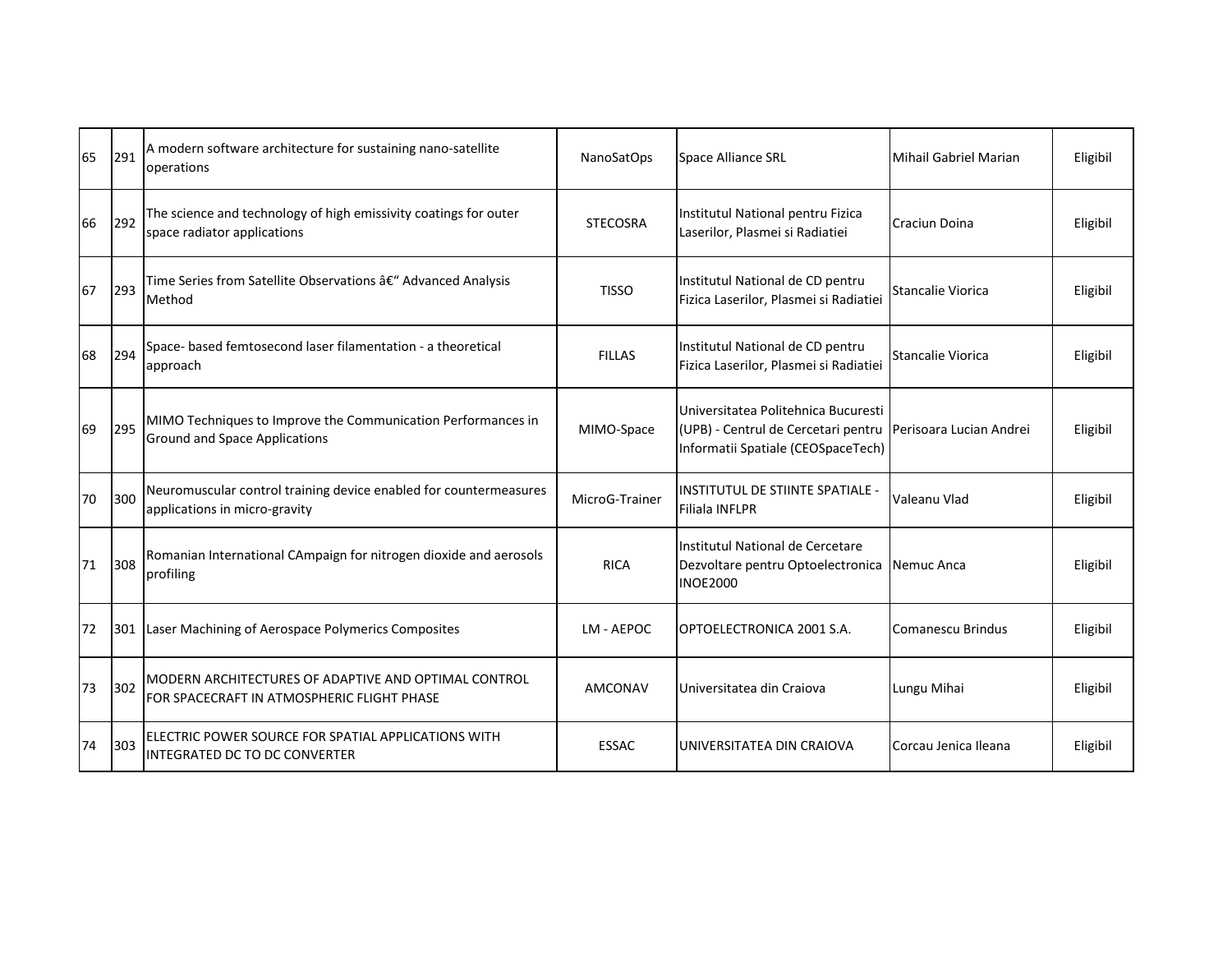| 75 | 304 | The 217.5 nm absorption band in stellar dust generated by carbon<br>nanoparticle selfassembly as an working hypothesis | superdust                          | Institutul National de Cercetare-<br>Dezvoltare pentru Fizica Laserilor,<br>Plasmei si Radiatiei                  | Sandu Ion                    | Eligibil |
|----|-----|------------------------------------------------------------------------------------------------------------------------|------------------------------------|-------------------------------------------------------------------------------------------------------------------|------------------------------|----------|
| 76 | 305 | Advanced robotic structures with adjustable remote centre of motion<br>for space applications                          | SPACE-R                            | Universitatea Tehnica din Cluj-<br>Napoca                                                                         | Vaida Calin                  | Eligibil |
| 77 | 306 | Artificial gravity for orbital spacecraft                                                                              | <b>ARGOS</b>                       | <b>INSTITUTULUI NATIONAL DE</b><br>CERCETARE-DEZVOLTARE<br>AEROSPATIALA, "ELIE CARAFOLI".<br>I.N.C.A.S. Bucuresti | <b>BUTOESCU Valentin</b>     | Eligibil |
| 78 | 307 | Advanced system for monitoring of mosquito-borne diseases in<br>Romania by integration of space and in-situ data       | <b>MONDISROM</b>                   | Institutul National de Cercetare-<br>Dezvoltare pentru Microbiologie si<br>Imunologie "Cantacuzino"               | NICOLESCU GABRIELA           | Eligibil |
| 79 | 309 | COMPUTATIONAL METHODS IN SCIENTIFIC INVESTIGATION OF SPACE                                                             | <b>COMISIS</b>                     | UNIVERSITATEA DE VEST DIN<br><b>TIMISOARA</b>                                                                     | <b>VULCANOV DUMITRU</b>      | Eligibil |
| 80 | 310 | Novel antimicrobial bioceramic matrix composites: high-performance<br>materials for space applications                 | <b>BIOSPACE</b>                    | Institutul National de Cercetare<br>Dezvoltare pentru Fizica<br>Materialelor                                      | Predoi Daniela               | Eligibil |
| 81 | 311 | Advanced attitude and orbit simulator for nano-satellite operations                                                    | NanoSatSim                         | Space Alliance SRL                                                                                                | <b>Mihail Gabriel Marian</b> | Eligibil |
| 82 | 312 | MICRO-CPVS SPACE SYSTEMS AND TECHNOLOGY                                                                                | <b>MICRO-CPVS</b>                  | National Institute for Research and<br>Development in Microtechnologies MANEA ELENA<br><b>IMT Bucharest</b>       |                              | Eligibil |
| 83 | 313 | State of the art ground system for servicing the optical component of<br>future nano-satellite missions                | NanoSat-RO-PLAN Space Alliance SRL |                                                                                                                   | <b>Mihail Gabriel Marian</b> | Eligibil |
| 84 | 317 | Determination of the Aerodynamic Characteristics of a REentry<br>Capsule for the calculation of dynamic stability      | <b>DACREC</b>                      | <b>INSTITUTULUI NATIONAL DE</b><br>CERCETARE-DEZVOLTARE<br>AEROSPATIALA, "ELIE CARAFOLI".<br>I.N.C.A.S. Bucuresti | <b>NEBANCEA Stefan</b>       | Eligibil |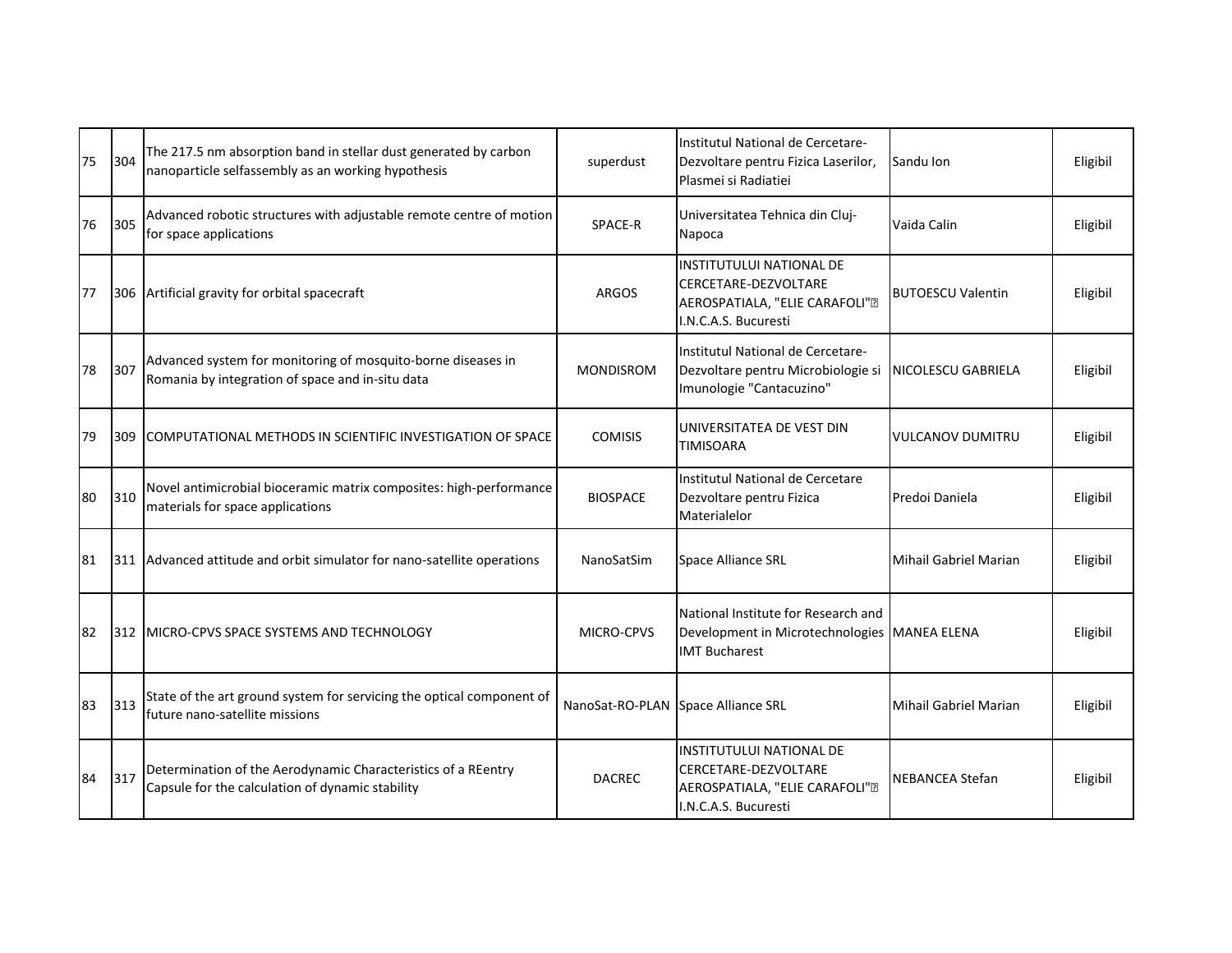| 85 | 318 | Environment friendly technology for high performance composites<br>designated for aerospace structures                  | <b>HEPHAISTOS</b> | SC STRAERO (Institutul pentru<br>Calculul si Experimentarea<br>Structurilor Aero-astronautice) S.A              | <b>FUIOREA ION</b>            | Eligibil |
|----|-----|-------------------------------------------------------------------------------------------------------------------------|-------------------|-----------------------------------------------------------------------------------------------------------------|-------------------------------|----------|
| 86 | 320 | Remote sensing of the urbanization effects on surface and subsurface<br>thermal environments                            | <b>REBUST</b>     | Universitatea Tehnica de<br>Constructii Bucuresti (UTCB)                                                        | Gogu Constantin Radu          | Eligibil |
| 87 | 323 | Infrasound Infrastructure Development for Environment and<br>Atmospheric Research                                       | <b>INSIDEAR</b>   | Advanced Studies and Research<br><b>Center SRL</b>                                                              | Florin Serban                 | Eligibil |
| 88 | 322 | Upwelling monitoring service for the Romanian coastal waters                                                            | CoastUp           | Advanced Studies and Research<br><b>Center SRL</b>                                                              | Florin Serban                 | Eligibil |
| 89 | 324 | Studies and researches to develop magnetostrictive and piezoelectric<br>actuators for aircraft flight control.          | AMP-MEA           | Universitatea Tehnica din Cluj-<br>Napoca                                                                       | Balan Horia                   | Eligibil |
| 90 | 325 | Concept development and technology evaluation for a PEM fuel cells<br>based auxiliary power unit for space applications | PEMSAPU           | Institutul National de Cercetare-<br>Dezvoltare pentru Tehnologii<br>Criogenice si Izotopice ICSI Rm.<br>Valcea | Varlam Mihai                  | Eligibil |
| 91 | 326 | Terrestrial P-band synthetic aperture radar for biomass mapping                                                         | <b>BIO-SAR</b>    | <b>SC Advanced Studies and Research</b><br><b>Center SRL</b>                                                    | Valentin Poncos               | Eligibil |
| 92 | 328 | Research on development of new high energy green propellants used<br>in rocket propulsion                               | HighPro           | <b>CENTRUL DE CERCETARE</b><br><b>STIINTIFICA PENTRU APARARE</b><br><b>CBRN SI ECOLOGIE</b>                     | <b>MATACHE LIVIU-CRISTIAN</b> | Eligibil |
| 93 | 329 | Online service model for agriculture business management                                                                | AGRI-BIS          | <b>Advanced Studies and Research</b><br><b>Center SRL</b>                                                       | Florin Serban                 | Eligibil |
| 94 | 330 | Innovative concepts concerning advanced materials based on C/C<br>composite with nanofilled phenolic and ceramic matrix | <b>MATCARB</b>    | Institutul National de Cercetare-<br>Dezvoltare Aerospatiala "Elie<br>Carafoli"                                 | Stefan Adriana                | Eligibil |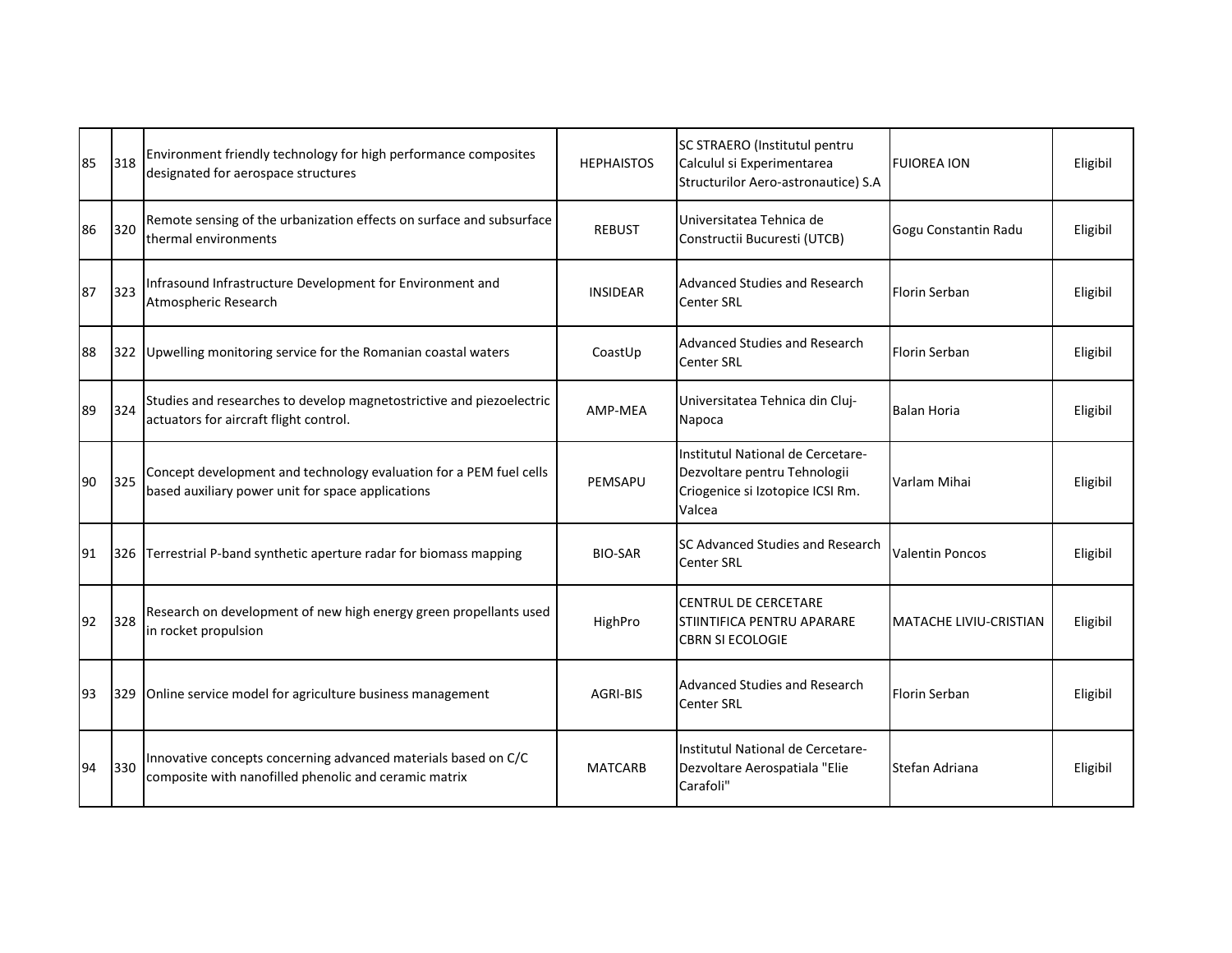| 95      | 334     | Spectral characterization of planetary surfaces based on remote<br>observations                                  | SCOPS-RO          | Institutul Astronomic al Academiei<br>Romane                                               | Popescu Marcel       | Eligibil |
|---------|---------|------------------------------------------------------------------------------------------------------------------|-------------------|--------------------------------------------------------------------------------------------|----------------------|----------|
| 96      | 336     | Aerodynamic ResearCH on hypersustentation using LAteral JEts of a<br>landing Space Shuttle                       | <b>ARCHLAJESS</b> | INCAS-INSTITUTUL NATIONAL DE<br>CERCETARE-DEZVOLTARE<br>AEROSPATIALA "ELIE CARAFOLI".      | Neamtu Stefan Mihai  | Eligibil |
| 97      | 338     | Spacecraft structural health monitoring with fiber Bragg gratings and<br>piezo wafer active sensors              | FBG-P Space SHM   | Institutul National de Cercetare-<br>Dezvoltare "Elie Carafoli" - INCAS                    | Giurgiutiu Victor    | Eligibil |
| 98      | 339     | Advanced tools of non-destructive control for spacecraft industry:<br>integrated micro-Raman and IR thermography | RAMIR             | Universitatea Politehnica Bucuresti<br>Centrul for Stiinta Suprafetei si<br>NanoTehnologie | Boerasu Iulian       | Eligibil |
| 99      | 340     | Synthetic Galaxy Catalogues for Current and Future ESA Survey<br><b>Missions</b>                                 | <b>SYNCATS</b>    | INSTITUTUL DE STIINTE SPATIALE -<br><b>Filiala INFLPR</b>                                  | Caramete Ana         | Eligibil |
| 100 341 |         | Subjective Video Quality Dependence on Transponder Broadcast Plan<br>and Earth Station Parameters                | SVIQUALTES        | Universitatea Politehnica Bucuresti<br>CeoSpaceTech                                        | Tache Ioan           | Eligibil |
|         | 101 342 | A Conceptual Model for Regional Ionospheric Monitoring in Romania                                                | PRIM              | INSTITUTUL DE STIINTE SPATIALE -<br><b>Filiala INFLPR</b>                                  | RADU Aurelian-Andrei | Eligibil |
| 102 346 |         | Turbulence in Astrophysical plasma using Kinetic Treatment                                                       | <b>TAKT</b>       | Institutul de Stiinte Spatiale-Filiala<br><b>INFLPR</b>                                    | <b>Comisel Horia</b> | Eligibil |
| 103 347 |         | Big data integration and exploitation model and algorithms                                                       | <b>BIGMAG</b>     | <b>Advanced Studies and Research</b><br><b>Center SRL</b>                                  | Florin Serban        | Eligibil |
| 104 348 |         | Development of a new robotic 3D printed systems for food<br>applications in long duration space missions         | FOOD4SPACE        | Universitatea de Stiinte Agricole si<br>Medicina Veterinara Cluj-Napoca                    | Stan Laura           | Eligibil |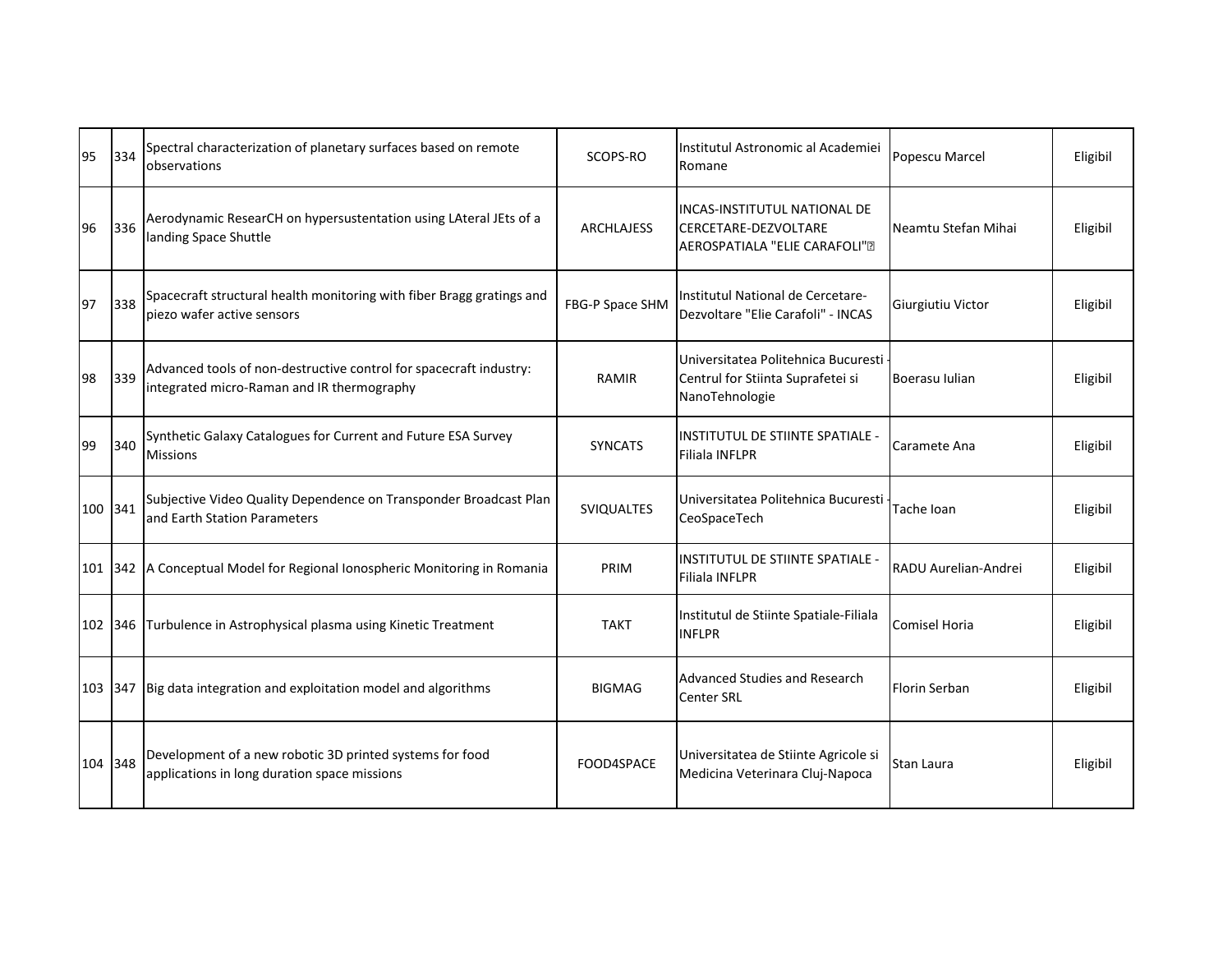| 105 349 |      | Synthesis of transient complex molecular systems in laboratory<br>plasmas with relevance for molecular astrophysics of hot cores | PLASMAHOTCORE         | Universitatea Alexandru Ioan Cuza<br>din Iasi                                                   | Topala Ionut            | Eligibil |
|---------|------|----------------------------------------------------------------------------------------------------------------------------------|-----------------------|-------------------------------------------------------------------------------------------------|-------------------------|----------|
| 106 350 |      | Agents for Collaborative Planetary Exploration                                                                                   | <b>APEX</b>           | Universitatea Politehnica din<br><b>Bucuresti</b>                                               | Grigore Ovidiu          | Eligibil |
| 107 351 |      | SMART SYSTEM FOR EVALUATING RESISTANCE TO HYPOXIC STRESS<br><b>AND PILOT TRAINING</b>                                            | <b>SMARTHYP</b>       | <b>SC IAROM SA Bucuresti</b>                                                                    | <b>CRUDU EUGEN</b>      | Eligibil |
| 108 352 |      | Cluster/HIA in-flight calibration and data quality improvement for<br>scientific exploitation                                    | CALYPSO               | <b>IINSTITUTUL DE STIINTE SPATIALE -</b><br><b>Filiala INFLPR</b>                               | <b>Blagau Adrian</b>    | Eligibil |
| 109     | 1354 | Forest health assessment and prediction using satellite imagery                                                                  | <b>FHELSAT</b>        | Siemens Convergence Creators<br>S.R.L                                                           | Dumitru Edith           | Eligibil |
| 110 358 |      | Dinamic studies on methods for reducing catastrophic effects of<br>impacts by small solar system bodies                          | <b>RECASSB</b>        | Institutul National de Cercetari<br>Aerospatiale "Elie Carafoli".                               | Neamtu Andrei-Sorin     | Eligibil |
| 111 360 |      | Radiation effects on amorphous semiconductor oxides used for<br>flexible and transparent microelectronics                        | <b>REASOX</b>         | Institutul National pentru Fizica<br>Laserilor, Plasmei si Radiatiei                            | <b>Craciun Valentin</b> | Eligibil |
| 112 361 |      | Romanian Standard A Antenna Reuse for SSA                                                                                        | <b>R-SAAR for SSA</b> | <b>RARTEL SA</b>                                                                                | <b>HATEGAN TRAIAN</b>   | Eligibil |
| 113 362 |      | Urban Heat Island Monitoring under Present and Future Climate                                                                    | <b>UCLIMESA</b>       | Administratia Nationala de<br>Meteorologie                                                      | Cheval Sorin            | Eligibil |
| 114 363 |      | Modelling hybrid communication-navigation systems for formation<br>flying satellites                                             | HybridNAVCOM          | Universitatea Politehnica din<br>Bucuresti - Centrul de Cercetare<br>pentru Informatie Spatiala | Datcu Mihai             | Eligibil |
| 115 364 |      | Contributions to GAIA and PLATO Missions                                                                                         | CO-STAR               | <b>INSTITUTUL ASTRONOMIC AL</b><br><b>ACADEMIEI ROMANE</b>                                      | <b>PRICOPI DUMITRU</b>  | Eligibil |
| 116 365 |      | Analyzing Instruments for Black Holes                                                                                            | AlforBH               | <b>INSTITUTUL DE STIINTE SPATIALE -</b><br><b>Filiala INFLPR</b>                                | Caramete Laurentiu Ioan | Eligibil |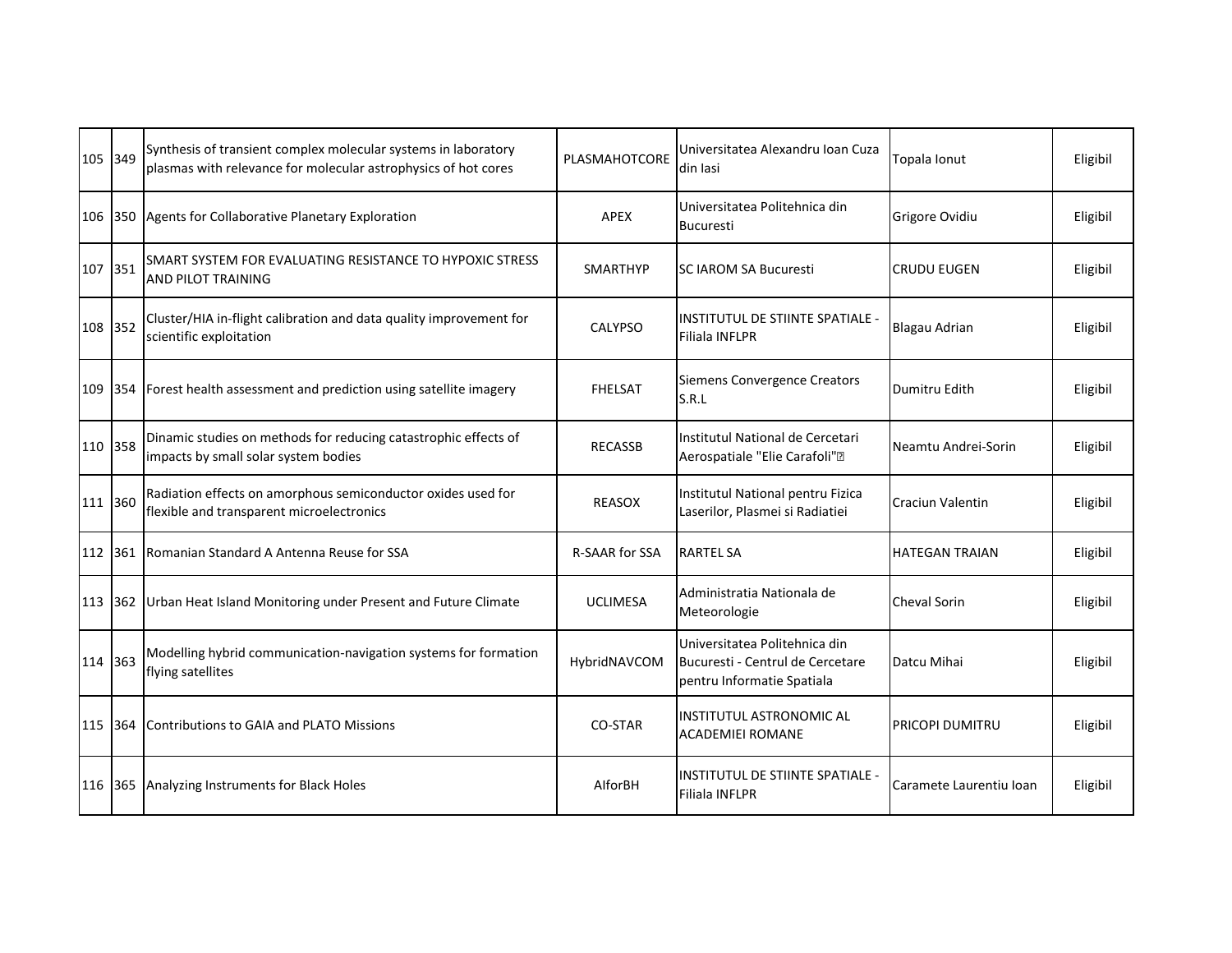| 117 369 | ROMANIAN OFFICE FOR COMPETITIVE ADVANTAGE IN AEROSPACE<br><b>INDUSTRY</b>                                                               | RAI             | SC Intangible Value Integrator SRL                                                                             | Julea Teodor            | Eligibil                        |
|---------|-----------------------------------------------------------------------------------------------------------------------------------------|-----------------|----------------------------------------------------------------------------------------------------------------|-------------------------|---------------------------------|
| 118 370 | Two Satge To Orbit Winged Rocket Launcherfor Small Satellites                                                                           | ToSTO-WIROL     | <b>INCAS</b>                                                                                                   | Panait Alexandru-Marius | Eligibil                        |
| 119 371 | Shape influence over space shuttle temperature and pressure<br>distributions at atmospheric reentry                                     | <b>SISTAR</b>   | <b>INSTITUTUL NATIONAL DE</b><br>CERCETARE-DEZVOLTARE<br>AEROSPATIALA "ELIE CARAFOLI"<br>I.N.C.A.S. Bucuresti. | NeculÄfescu Ana-Maria   | Eligibil                        |
| 120 373 | Spacecraft tracking using radio very long baseline interferometry                                                                       | SpaceTrack      | IINSTITUTUL DE STIINTE SPATIALE -<br><b>Filiala INFLPR</b>                                                     | Tudose Valeriu          | Eligibil                        |
| 121 375 | Aerobreaking Landing Skids and Impact Attenuation of the Spacecraft                                                                     | <b>ALIAS</b>    | <b>INSTITUTUL NATIONAL DE</b><br>CERCETARE-DEZVOLTARE<br>AEROSPATIALA "ELIE CARAFOLI"<br>I.N.C.A.S. Bucuresti  | luga Vasile             | Eligibil                        |
| 122 395 | Research and development for an engineering model of a<br>miniaturized plug & play optical system for future nano-satellite<br>missions | NanoSat-RO-CAM  | Space Alliance SRL                                                                                             | Mihail Gabriel Marian   | Eligibil                        |
| 123 377 | Remote controlled robotic hand with intelligent sensory feedback for<br>outside Earth interventions in hazardous environments           | <b>STARHAND</b> | University Politehnica of Bucharest<br>(UPB)                                                                   | Stefan Gheorghe         | Eligibil                        |
| 124 378 | Development of a Near Earth Objects Monitoring Astronomical<br>Observatory                                                              | NEO-MAO         | Institutul de Stiinte Spatiale - Filiala<br><b>INFLPR</b>                                                      | Sonka Adrian Bruno      | <b>Retras din</b><br>competitie |
| 125 379 | Quantum Black Holes Searches With Space Observatories                                                                                   | qBHEUSO         | <b>IINSTITUTUL DE STIINTE SPATIALE -</b><br><b>Filiala INFLPR</b>                                              | Micu Octavian           | Eligibil                        |
| 126 382 | Training workbench for learning control of spatial orientation in<br>extreme conditions                                                 | <b>LECOEX</b>   | Institutul National de Cercetare<br>pentru Sport                                                               | Bidiugan Radu           | Eligibil                        |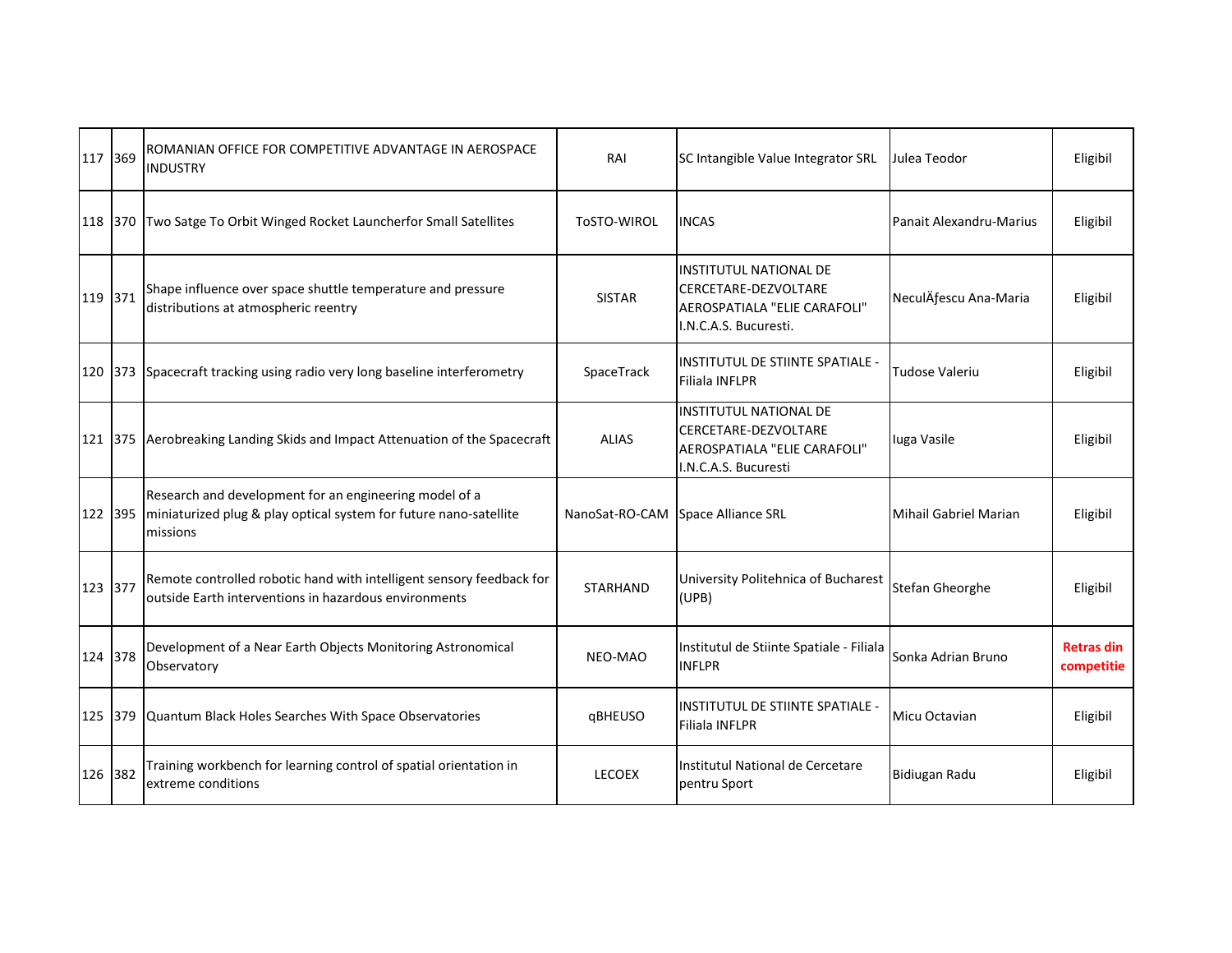| 127 383 |     | Romanian Office for Competitive Advantage in Aerospace Industry                                                   | RAI                                | SC Intangible Value Integrator SRL                                                                                    | Julea Teodor            | <b>Retras din</b><br>competitie |
|---------|-----|-------------------------------------------------------------------------------------------------------------------|------------------------------------|-----------------------------------------------------------------------------------------------------------------------|-------------------------|---------------------------------|
| 128 384 |     | <b>JADAPTIVE-CHARGER TECHNOLOGY FOR SPACE BATTERY SYSTEMS</b>                                                     | <b>ADAPTIVE-</b><br><b>CHARGER</b> | European Business Innovation &<br>Research Center S.A.                                                                | <b>DASCALU SIMION</b>   | Eligibil                        |
| 129 385 |     | Real time evolving system of artificial neural network utilised for<br>control and identification                 | <b>SEVTRON</b>                     | <b>INSTITUTUL NATIONAL DE</b><br><b>CERCETARE-DEZVOLTARE</b><br>AEROSPATIALA "ELIE CARAFOLI"<br>I.N.C.A.S. Bucuresti. | Popa Eduard             | Eligibil                        |
| 130 386 |     | Development of a Near Earth Objects Monitoring Astronomical<br>Observatory                                        | NEO-MAO                            | Institutul de Stiinte Spatiale - Filiala<br><b>INFLPR</b>                                                             | Sonka Adrian Bruno      | Eligibil                        |
| 131 387 |     | Metallic Plasma Generator for Space Applications                                                                  | <b>MPG</b>                         | Institutul de Stiinte Spatiale                                                                                        | Mogildea Marian         | Eligibil                        |
| 132 388 |     | Software Environment dedicated to Error Correcting Codes for Space<br>Applications                                | <b>ENERCOSA</b>                    | Universitarea POLITEHNICA din<br>Bucuresti                                                                            | <b>STANCESCU STEFAN</b> | Eligibil                        |
| 133 389 |     | Optimisations of proportional counters for space science                                                          | <b>PROCSS</b>                      | <b>INSTITUTUL DE STIINTE SPATIALE -</b><br><b>Filiala INFLPR</b>                                                      | Sevcenco Adrian         | Eligibil                        |
| 134 391 |     | Experimental model for landslides-triggered rainfall thresholds<br>estimation based on satellite radar monitoring | <b>EMLASAR</b>                     | Universitatea din Bucuresti.<br>Facultatea de Geografie                                                               | Sandric Ionut           | Eligibil                        |
| 135     | 392 | Use of precise satellite navigation for better earth observation                                                  | <b>UPSNEO</b>                      | Institutul National de Cercetare-<br>Dezvoltare Aerospatiala "Elie<br>Carafoli"-I.N.C.A.S. Bucuresti                  | Stoica Corneliu Ioan    | Eligibil                        |
| 136 393 |     | Multisensory robotic system for aerial monitoring of critical<br>infrastructure systems                           | <b>MUROS</b>                       | Universitatea POLITEHNICA<br><b>Bucuresti</b>                                                                         | Popescu Dan             | Eligibil                        |
| 137 394 |     | FLEXIBLE PROCESSING OF BIG EARTH DATA OVER HIGH<br>PERFORMANCE COMPUTING ARCHITECTURES                            | <b>BIGEARTH</b>                    | Universitatea Tehnica din Cluj-<br>Napoca                                                                             | Gorgan Dorian           | Eligibil                        |